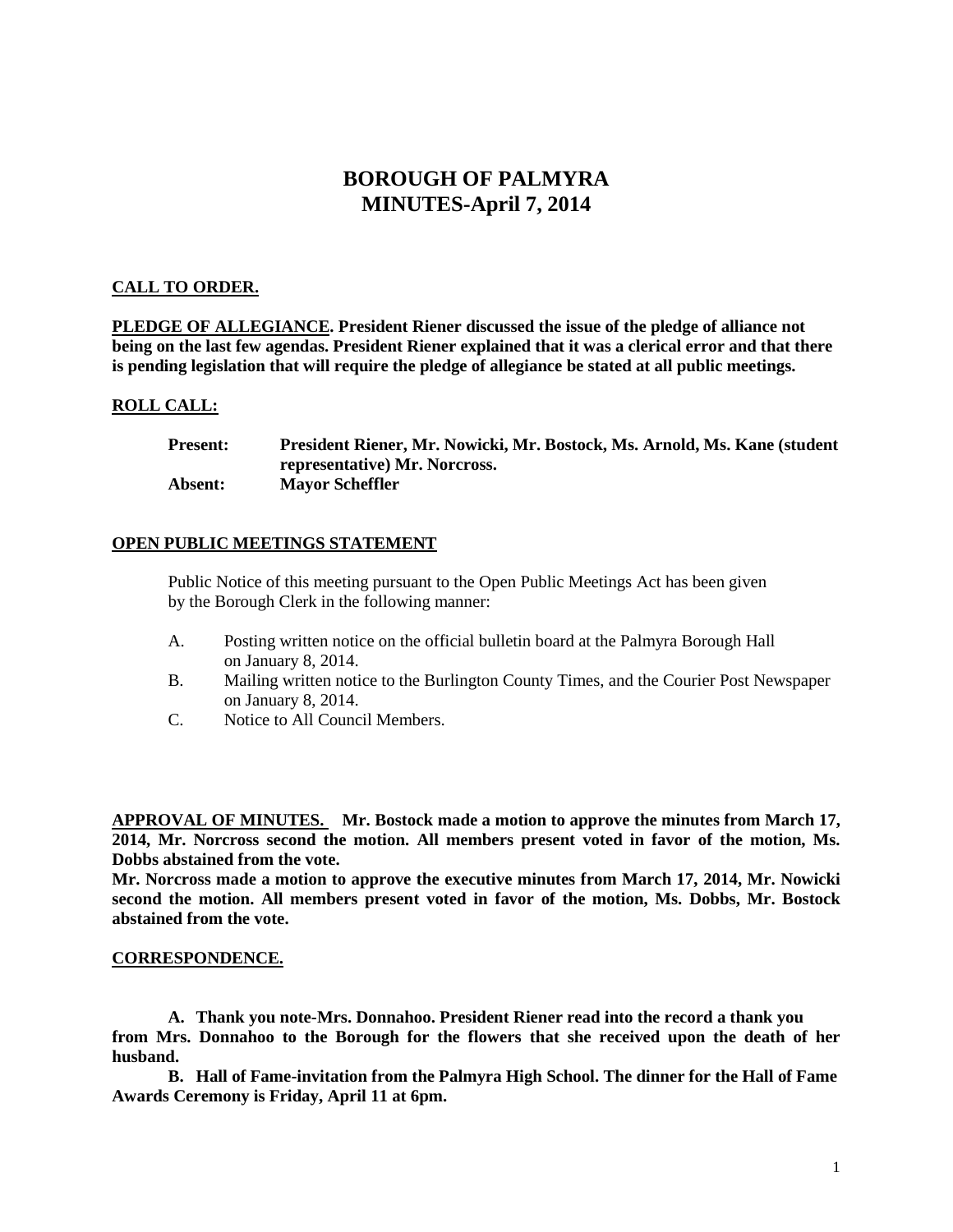**C. Letter of Resignation-Dominic Fabrizio. Patrolman Dominic Fabrizio submitted in his resignation from the Palmyra Police Department effective April 6th. Mr. Norcross made a motion to accept the resignation, Ms. Dobbs second the motion. All members present voted in favor of the motion.** 

**D. Shade Tree- Press Release-Free Tree Seedlings. The shade tree committee will be handing out the tree seedlings on April 13 and April 27 from 8am-11am at the Band Shell. The seedlings are only for Palmyra residents. The residents of Palmyra Harbour must have permission from the association to plant the trees.** 

**E. Aaron from a local girl scout troop requested permission to do a memorial at the War Memorial to honor 911. President Riener explained that they would have to talk to Mr. McElwee who is in the audience and chairperson of the War Memorial Committee.** 

#### **PROFESSIONAL UPDATES:**

**Mr. Kirchner-Environmental Resolutions and Mr. Fox reported on the Burlington County Parks Grant. Mr. Fox showed the council what improvements would be completed at Legion Field and also at Ethel B. Hardy Park. Mr. Gural explained that Mr. Norcross, Mr. Nowicki and Mr. Bostock had met with representatives from the various sports that use Legion Field and reviewed the improvements. Mr. Fox reported that there will be new chain link fences, new bleachers, signs, trash receptacle/recycling station, picnic tables and benches. There will also be new warning track mix, clay for the pitcher's mound, concession stand lighting improvements and improvements to the tot lot and the tot lot surface. There will be hand dryers installed in the rest rooms. President Riener inquired about the need for the hand dryers. Mr. Fox replied that the paper towels usually end up everywhere but in the trash and the hand dryers are being installed in a majority of public restrooms as a way to help the areas stay healthier and cleaner. Mr. Fox discussed that they will also be placing gates on the dug outs and fixing some of the drainage issues on the Little League field. Mr. Fox recommend adding some type of rock wall climber to the tot lot if there are extra funds in the grant after everything else is completed. Council discussed the location of the team benches. Ms. Kane requested that the fencing be lower to the ground to prevent the pucks from field hockey going under the fences. Mr. Fox explained that the fences are higher off the ground so that the trash and leaves do not get hung up on the fences. The fences are easier to maintain with them being higher off the ground. Mr. Fox will review lowering the new fences. Mr. Norcross discussed that some towns are placing concrete under the fences to keep the trash from accumulating. Ms. Kane explained that just lowering them about two inches would help.** 

**Mr. Fox informed council of the improvements to Ethel B. Hardy Park: chain link fences, concrete sidewalks, picnic table with sun shade, tot lot surface would be repaired, basketball court would have mulch border, bike rack, trash receptacle/recycling station and landscaping. Ms. Dobbs inquired about the height of the fence around the basketball court area. Mr. Fox explained that the plans call for a four foot fence to stop the balls from rolling out and that there designed so that it does not look like a prison. Ms. Dobbs discussed that she thinks that without curbs being installed the cars will drive up on the sidewalk. There will be additional landscaping beds along the sidewalk and a walkway connecting the tot lots. The tot lot has to be expand to match the new safety regulations for playgrounds and parks. President Riener inquired if a new fence was going to be installed between the basketball court and the neighbor's property that backs up to the park. Mr. Fox replied that there will be a section of 6 feet of fence in that area.** 

**Resolution 2014-88, Resolution of the Borough of Palmyra Approving The Plans and Specifications For Legion Field and Ethel B. Hardy Park As Amended By Borough Council.Mr. Norcross made a motion to approve the resolution, Ms. Dobbs second the motion. At the call of the roll, the vote was:**

**AYES: President Riener, Ms. Dobbs, Mr. Nowicki, Mr. Bostock, Ms. Arnold, Mr. Norcross.**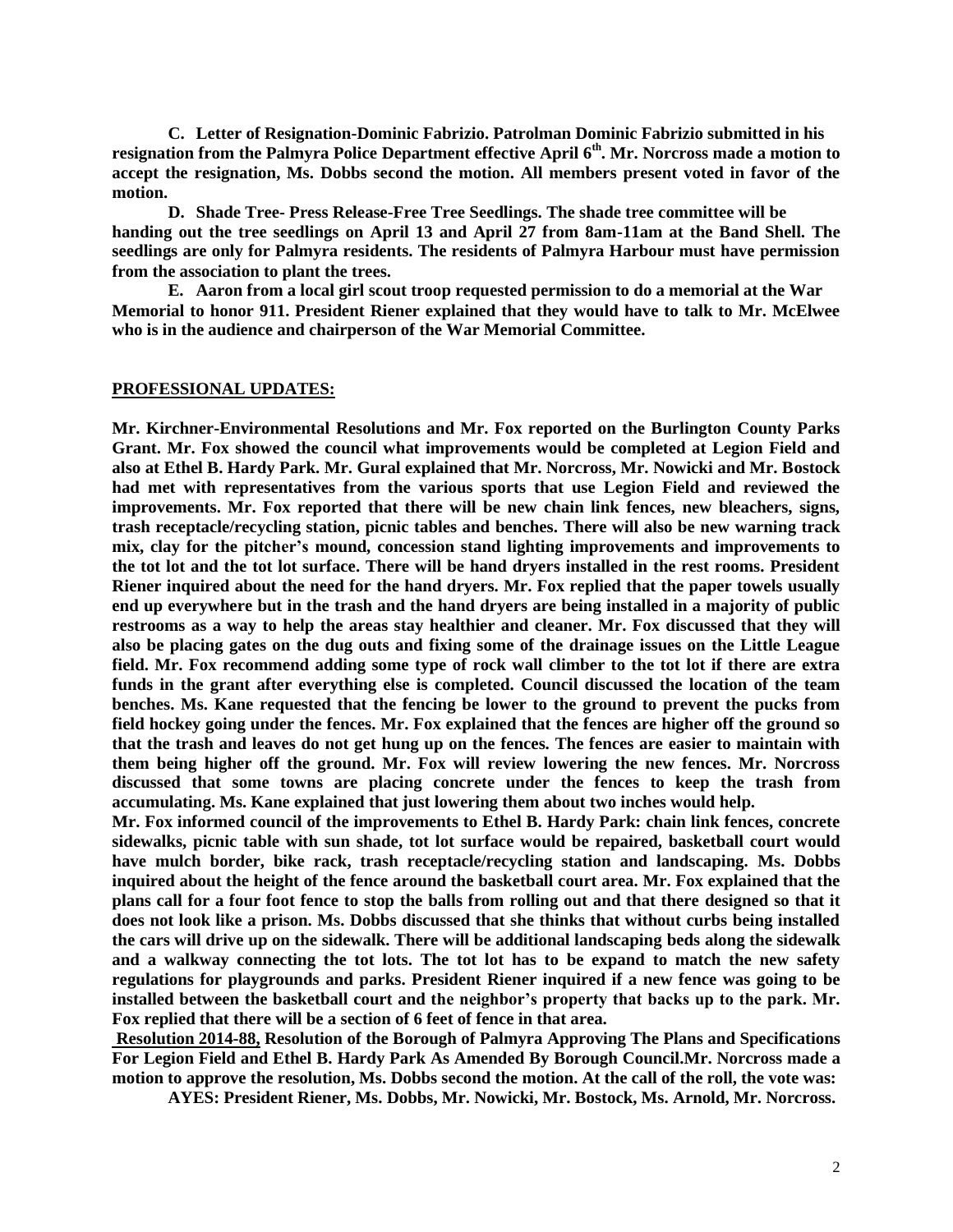#### **NAYES: NONE.**

**Mr. Kirchner discussed that he has put together for approval at the next meeting to appoint Environmental Resolutions as the Borough's playground inspectors. The cost would be \$2,000 for the first full complete inspection and \$1,200 after that. Mr. Fox is a certified playground inspector. Mr. Kirchner discussed his proposal to update the street inventory, the hard winter will place some of the streets needing repaired higher up on the list. Mr. Gural explained that the streets need to be ranked on their conditions as it is a requirement of many of the grants that they apply for. Mr. Kirchner will have a proposal for additional work on the sign inventory for new signs in Borough Hall as well as signage in the Borough's parking lot behind the businesses. There will be a resolution on the next agenda for council approval. Ms. Dobbs inquired if the sign proposal included more signage for Broad Street, since people still go the wrong way on the one way street, also that cars on Market Street stop at every intersection, thinking there is a stop sign. Mr. Norcross discussed that since Market Street has been improved a lot more traffic is using the street. Mr. Kirchner discussed that at the next meeting council will have a proposal to approve the work for the triangle at Cinnaminson Avenue, Block 102, Lots 5 and 6. The lot will need to be survey and also has to go to the county land use board for approval since it fronts on a county road. The title company will do the research on the title of the property so that it is clear who the owner is. Ms. Arnold inquired if it will be one or two lots. Mr. Kirchner explained that it should be one lot so that it is a buildable lot. President Riener inquired if there will be an easement through the lots. Mr. Kirchner replied that the lot would have to allow access for the driveway easement. Ms. Arnold inquired if the \$11,000 for the proposed work is just for the background work? Mr. Kirchner explained that the proposal is for engineering work and design work. The proposal will get the lot to a sellable point. Mr. Rosenberg inquired about the value of the lot as a buildable lot. Ms. Arnold explained that after looking at other comps the lot is probably worth around 50-60,000 dollars. President Riener inquired how much of the process will still need to be done once Mr. Kirchner is finished with the work in the current proposal. Ms. Arnold replied that there will be additional cost for preparation to sell the lot. Mr. Nowicki inquired if the comps are for buildable lots. Ms. Arnold replied that yes they are and also that location will be another factor in the price. President Riener inquired when council will have a copy of the proposal. Mr. Gural will email the proposal before the next meeting. Ms. Arnold discussed that she agrees that title work needs to be completed, but she would like to see if the adjoining properties would like the lot first. The structure on the lot would have to be at least two stories tall for a view of the river. Mr. Gural discussed that the investigation by Mr. Kirchner would allow the Borough to have a buildable lot, the removal of the roadway and sidewalk would be up to the purchaser. Mr. Rosenberg explained that the sale of the lot to an adjoining property owner is a different procedure than public bidding of the lot.** 

**Mr. Kirchner informed council that a change order is needed for the police carport in the amount of \$289.00 for additional wrapping of the steel soffit. The resolution will be on the agenda for the next meeting. Mr. Kirchner reported that he has met with Pastor Soper of the Epworth Methodist Church about the necessary permission for the road adjacent to the cemetery. Pastor Soper would like to see some curbing to stop vehicles from driving on the cemetery.** 

**Mr. Kirchner reported that Eagle Construction has been given notice to proceed as of April 1; the first step will be to go through the shop drawings. The loan closing is scheduled for Thursday, April 10th .** 

**Mr. Kirchner discussed that a lot of surrounding communities are using a parking trust account for business that cannot fit parking into Land Use Board approval. The idea is to charge a set amount for each parking spaces that the applicant cannot include on their lot. The funds from the trust account could be used to create another parking lot or to repair and maintain existing parking lots. Mr. Bostock inquired if the new business pays the fee or the owner of the property. Mr. Kirchner replied that the owner is the only one allowed to make application to the Land Use Board so it**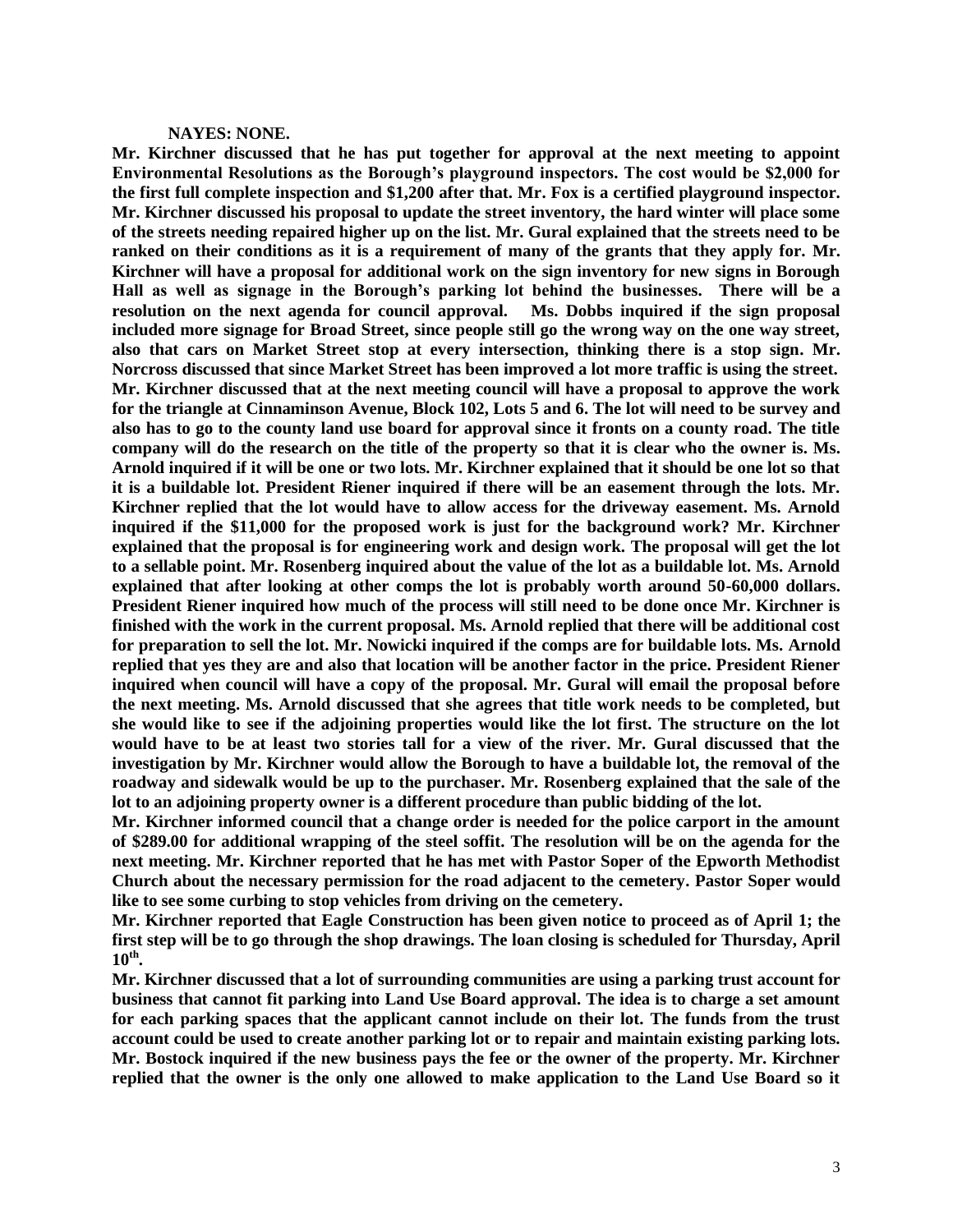**would be the owner's responsibility to pay. President Riener explained that the majority of the new business coming into town do not have to obtain a use variance from the Land Use Board.** 

**CGP&H-Mr. Gerkens discussed that there a lot of grants available for the Borough. The NJ DOT has a grant available, the TAP grant which is the transportation alternatives program. This was awarded to the Borough before for the streetscape project on Broad Street. The Bride Commission will absorb the cost of the grant writing for the borough. Mr. Gural will submit a letter to the Burlington County Bridge Commission for assistance with the grant writing. Mr. Gerkens explained that there is a grant available for the school Safe Streets To School. The proposal would be for the internal road at Charles Street School for design, engineering and construction. President Riener discussed that a circulation plan should be completed before any actual design is complete to allow for the best location of a drop off point for the students. Mr. Gerkens discussed that the Delaware Valley Regional Planning Commission has a grant available for transportation/community development. It would be a perfect fit to have a market study complete of the south side of Route 73 for development. There is also a grant available for the school for an expanded counseling program. The school does not have a grant/planner writer, so they are looking for help from the Borough. Mr. Gural explained that the fee for CGP & H to write and submit the grant is about \$10,000; he would like to see the school approve at least \$3,000 for the grant writing. Mr. Gerkens explained that the Bridge Commission will not pay for grant writing for schools, their program is only for municipalities. Mr. Gerkens explained that he had talked with Superintendent McBride and that he was in favor of the grant and will present it at the next school board meeting for approval of the funds. Ms. Arnold inquired if Beverly City or Riverton would contribute to the grant. Mr. Gerkens replied that it would just be Palmyra since it is for students in grade 4-6 and Beverly and Riverton do not send their students to the Borough till high school. Mr. Bostock inquired if it was a one year grant. Mr. Gerkens explained that it would be a three year grant. Mr. Gural read an email from Superintendent McBride. Ms. Dobbs discussed approving the grant writing with CGP & H if the school board approves the funding, so that Mr. Gerkens can get started as soon as possible. President Riener inquired if the grant was for the next school year. Mr. Gerkens replied that it would be for the 2015-2016 school year. Resolution 2014-89, Resolution To Award CGP & H Grant Writing For Expanded School Counseling Program Application. Mr. Norcross made a motion to approve the resolution as long as the school agrees to at least \$3,000 toward the cost, Ms. Dobbs second the motion. At the call of the roll, the vote was:**

**AYES: President Riener, Ms. Dobbs, Mr. Nowicki, Mr. Bostock, Ms. Arnold, Mr. Norcross. NAYES: None.**

**NEW BUSINESS. Consent Agenda- Resolution 2014-85 to Resolution 2014- 87 will be enacted as a single motion, if any resolution needs additional discussion it will be removed from the consent agenda and voted on separately. Mr. Nowicki made a motion to approve the consent agenda, Mr. Bostock second the motion. At the call of the roll, the vote was:**

**AYES: President Riener, Ms. Dobbs, Mr. Nowicki, Mr. Bostock, Ms. Arnold, Mr. Norcross. NAYES: None.**

**A. Resolution 2014-85 , Resolution Endorsing The Submission Of The Recycling Tonnage Grant To NJDEP.**

**B. Resolution 2014-86 , Resolution Certify A Submission Of Expenditure For Taxes Paid As Part Of The Recycling Enhancement Act In The Amount Of \$9,660.84.**

**C. Resolution 2014-87 , Resolution Requesting The Approval Of The Director Of The Division Of Local Government Services To Establish A Dedication Trust by Rider For Outside Employment Of The Off-Duty Municipal Officers.**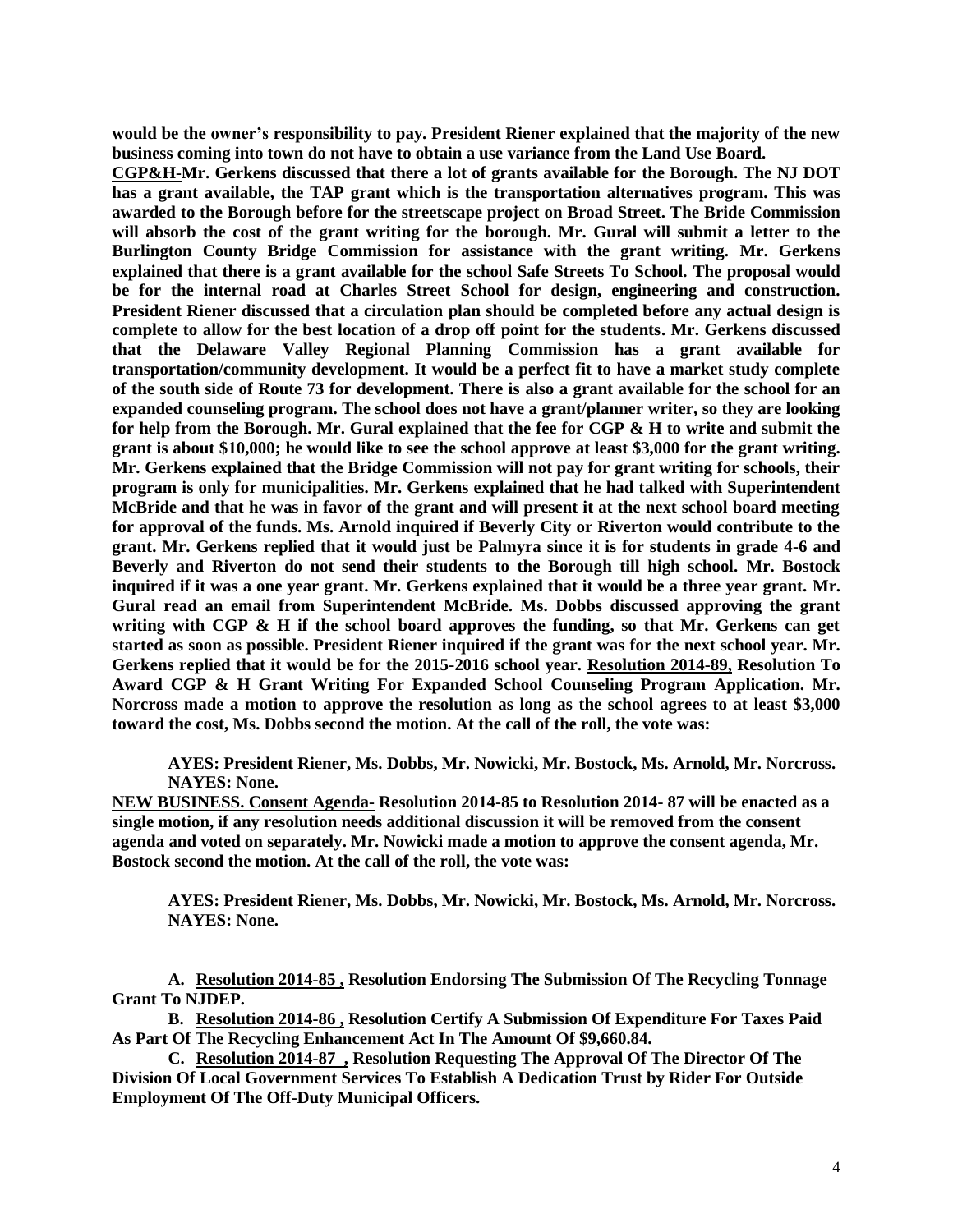**D. Bingo License-approval for Independence Fire Company #1-Coach Bingo. Ms. Dobbs made a motion to approve the bingo licenses, Mr. Bostock second the motion. At the call of the roll, the vote was:**

> **AYES: President Riener, Ms. Dobbs, Mr. Nowicki, Mr. Bostock, Ms. Arnold. NAYES: None. ABSTAIN: Mr. Norcross.**

**War Memorial- Mr. Norcross presented Tom McElwee with a stepping stone plate for the War Memorial. DISCUSSION ITEMS.**

**A. Personnel Changes-Mr. Gural informed council that Ms. Jackson will become full time effective Friday, she will be working in the construction office from 9-12 and then in the tax office for the remainder of the day. Mr. Gural discussed that the resolution of hire for Ron Holt as the Borough's fire inspector will be on the next agenda. He will be part time.** 

**B. Budget-pensions update. Mr. Gural discussed that the state has lower the amount of the pension payment and that council has the option to do an amendment to the budget or leave the extra in this year's budget. If the amount is left in the budget it will convert to surplus for the next year. Council can decide before the budget hearing at the next meeting.** 

**C. Annual 20% revaluation update. Mr. Gural explained that the county is looking at moving forward with the program to require towns to have 20% of all properties be revaluated on an annual basis at cost to the town. Due to the Borough having a complete revalue done last year, the County will not require the Borough to do one this year as the baseline for assessments has already been established. Mr. McMahon, tax assessor will push for implementation in 2016 of the program.** 

**D. Flower Policy.-Mr. Gural discussed that the Borough does not have a set policy for sending flowers. The flowers or fruit basket are normally sent to councilmembers, extended families, employees and someone who has contribute their time and efforts to the Borough. Ms. Arnold explained that a taxpayer had inquired about the flowers that were sent to Mayor Scheffler financee' for the death of his grandmother. Ms. Arnold discussed that there should be guidelines for the sending of flowers since the funds come out of the budget. President Riener discussed that the item should not be micro managed and that the Mayor puts in a lot of time into the Borough besides attending the council meetings. Ms. Arnold replied that a policy does not lessen the sorrow, but there should be a policy and procedure for the flowers and fruit baskets and that the bereavement policy in the handbook could be a starting point. Ms. Dobbs explained that there is usually a small window of time to send something after a death and that it should be left to the Administrator for the decision. Ms. Arnold discussed that with clear guidelines the Administrator would have the ability to go forward. Mr. Bostock discussed that he agrees with Ms. Dobbs and that going forward something should be put together for the Administrator to follow. Mr. Gural explained that the person usually has to be affiliate with the Borough in some sense and that the flowers or basket are sent from council, Mayor and employees. Mr. Norcross discussed that volunteers should be included in the policy as they are the heart and soul of the Borough. President Riener explained that she feels it was completely justified in sending the Mayor and her financee' flowers as she is away from her family many times on Borough business. Mr. Gural will review other town's policies.** 

**E. YMCA contract. Mr. Gural explained the different options that are available to the children attending the camp this year. the camperships could be award with each family that qualifies being charged a small fee around \$10.00 per week per child, so that the Borough knows they are committed. The Borough could pay for a program membership to the YMCA for the year,**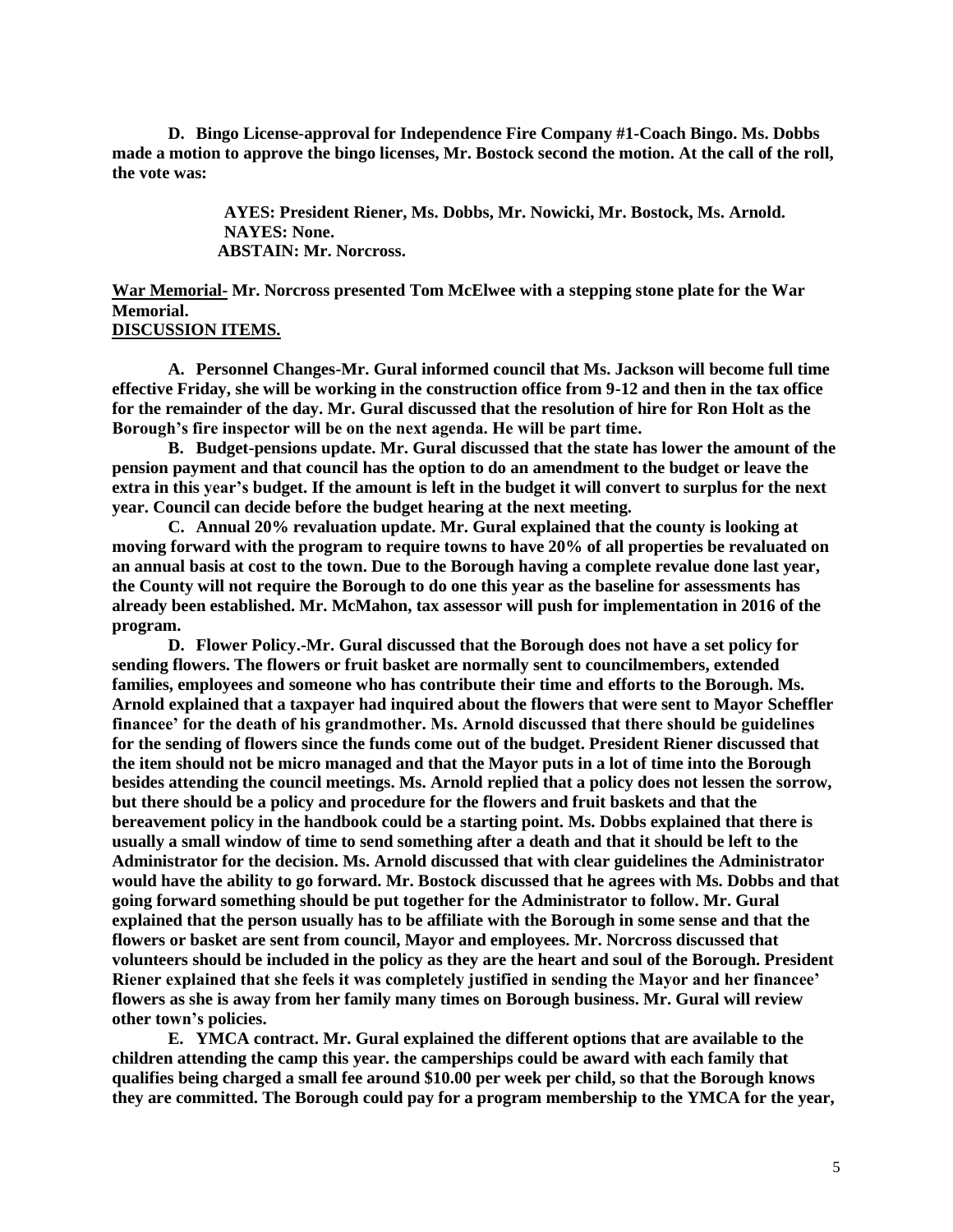**which gives the child the ability to explore opportunities throughout the YMCA. Ms. Arnold inquired if these suggestions would allow more children to attend the camp.** 

**F. Cell Tower Specs. Mr. Rosenberg discussed that many companies are attempting to purchase the cell tower that is owned by the Borough. Mr. Rosenberg would like to have a consultant prepare some specs for the sale of the tower. Council agreed to have Mr. Rosenberg work on the cell tower specs for a consultant.** 

**G. Old Business district surveys. Mr. Gural had a copy of the business district survey from 2005.** 

**H. 302 Horace-tax Sale/foreclosure. Mr. Rosenberg informed council that the Life Center had purchases the tax sale certificates for this property and are now foreclosing. The Borough holds a lien on the property from the housing grants. President Riener discussed that council has the option to do nothing and just let the house be foreclosed on. Ms. Arnold explained that the cost for the Borough to buy the tax certificates is cost prohibitive.** 

**I. Sewer bills/project update-Mr. Gural explained that the sewer bills were sent out late and that they are now in the form of a letter instead of the post cards. The deadline to pay the sewer bill is extended to April 25th before interest is charged. Council discussed holding a public meeting to inform the residents of the new sewer billing using water usage instead of a set amount for each address.** 

**J. Tort Claim/Title 59 Policy-Mr. Rosenberg is working with Mr. Gural to develop a policy for council to review.** 

**K. BC CDBG HOME Investment Partnership Program. Mr. Gural discussed that if the Borough desires to participate in this program they would not be eligible to participate in the Small Cities Program. The Borough has received alot of funding from the Small Cities Program.** 

**L. SLCHIP Program. Mr. Gural explained that this is the program where the Borough can participate to inspect the multiple dwellings unit. The County used to do the inspections till about five years ago and then they turned it over to the State to handle. The Borough would have to hire a full time inspector to do this work and can enter the program at anytime during the year.** 

**M. Sidewalks. President Riener informed council that Mr. Rosenberg will meet with Mrs. Kilmer to fine tune the ordinance before presenting it to Council and the Land Use Board.**

**N. Student letters for Emily Kane. Mr. Gural gave Ms. Kane several letters that her classmates had written for him when he was Mayor and they were at the Charles Street School to pass along to the students.** 

**ADMINSTRATOR REPORT. Mr. Gural reported that the hallway on the second and third floors of Borough Hall will be painted next week. The ordinance on the amendment for coin toss will be on the next meetings agendas. The in-car camera is going out for bid. Mr. Gural discussed the Discover Burlington County ad about Palmyra that is coming out in the paper in a few weeks and that he will pass it along to the businesses.** 

#### **PUBLIC COMMENTS.**

**Mrs. Nowicki-Morgan Avenue discussed that the Borough had sent her flowers when her husband passed away and that it meant a lot to her as well as having Mr. Gural and Mayor Scheffler attend the services. Mrs. Nowicki agrees with Ms. Arnold that there should be a policy in place and that sending them to the Mayor's finance for his grandmother should not be in the list. Many companies have a sunshine fund that everyone contributes to for flowers and other items.** 

**Mr. Radar-Harbour Drive inquired if the letter in the Burlington County Times was approved by council before it was published or was it just from the Mayor. President Riener requested that he address the Mayor at the next council meeting, when she will be present.**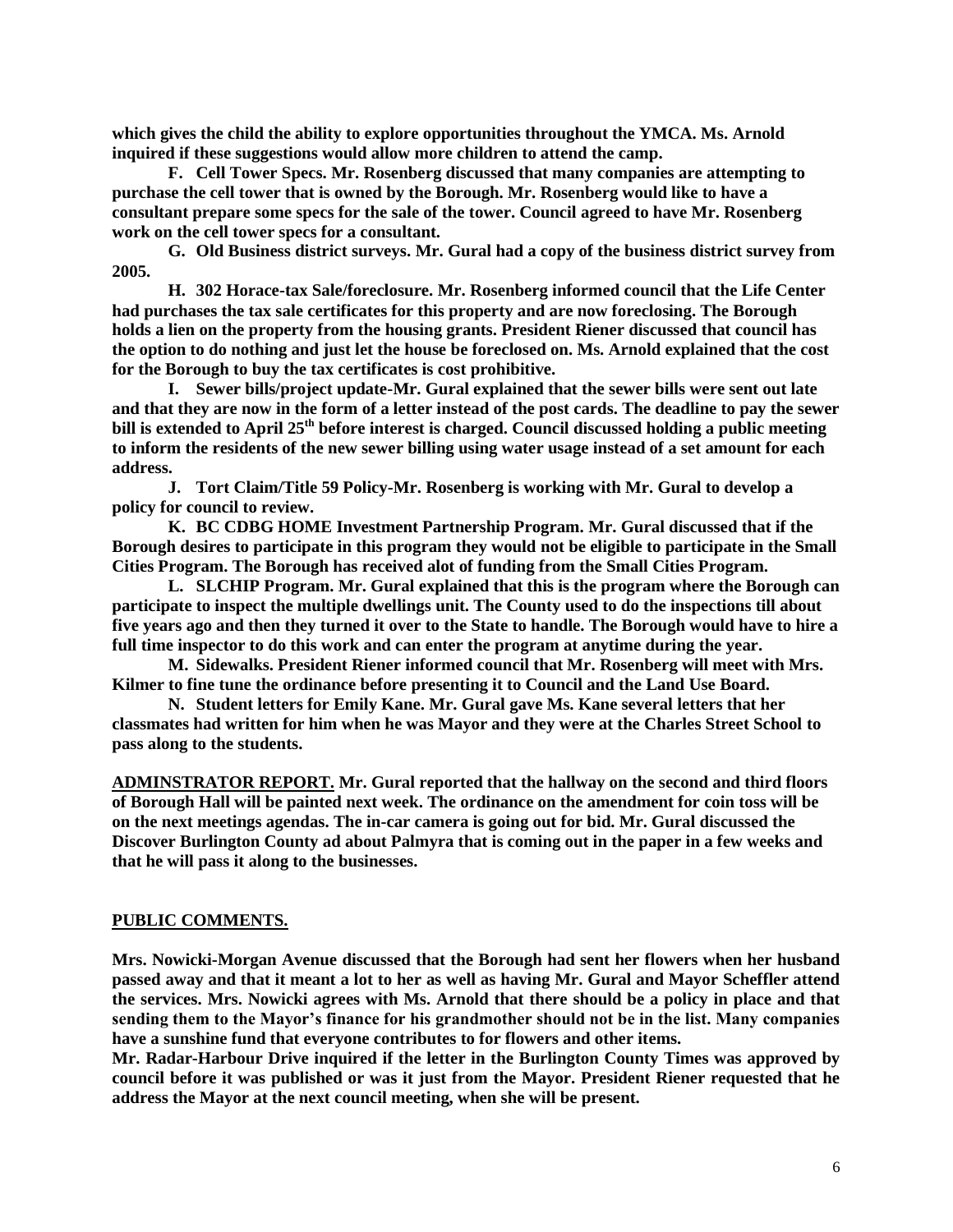**Ms. Veitenheimer-Rowland Street informed council that when she was a part time employee she did not receive flowers for the death of her parents and that she agrees with Ms. Arnold that there should be a policy. Ms. Veitenheimer discussed that she would of like to comment when the engineer was giving his presentation on the improvements to the park. Ms. Veitenheimer discussed that the tot lot at Legion Field is for the very young child and that there is no playground equipment for the age 6 and over. The tot lot also has a lot of older teens hanging out and the young children do not want to use it when they are present. President Riener explained that the Ethel B. Hardy Park has more playground equipment for the older children as well as basketball courts. Mr. Norcross discussed that Legion Field did not have enough land to build additional playgrounds and that the fields are the best in the county. Ms. Veitenheimer inquired if some type of shade could be placed over the tables or benches to keep out the sun. President Riener inquired if it was too late in the process to incorporate Ms. Veitenheimer suggestion. Mr. Gural explained that the project hasn't gone out to bid yet and that if there is funding left after the award of the bid it can be used to do other improvements. Ms. Veitenheimer explained that she doesn't want to see the amount increase for the taxpayer, only if there is extra money in the project. Ms. Veitenheimer inquired as to why the Borough was helping the school with their grant. President Riener explained that the school does not hire a grant writer and that it is all taxpayer money no matter what budget it is from. Mr. Norcross discussed that it is also considered by the state as a shared services for the Best Practice checklist. Ms. Veitenheimer inquired if a set sewer rate has been set yet. Mr. Gural explained that they are still working on it and nothing has been finalized.** 

**Mr. Brooks-East Broad Street inquired if the BID refunds have been sent out yet and how the refund was calculated for each property. Mr. Gural replied that yes the refunds have been mailed out and that the Borough has a complete accounting of how they were calculated. Mr. Brooks inquired as to what the issue was about the Harbour and the sewer bills that were discussed in the letter from the Mayor. Mr. Gural explained that there are 39 buildings at the Harbour and that each building as a different number of units in it. The building only have one water meter, so a way has to be figured out that will allow the Borough to bill them for their water usage.** 

**Mr. McElwee thanked the public events committee for the stepping stone and inquired if the improvements to the soccer field will have bleachers on the visitor's side. Mr. Norcross explained that there is a section of asphalt and that the bleachers will be placed there. Mr. McElwee informed council that Emily Kane is the Girl State Representative from Palmyra.** 

**Mr. Brooks-East Broad Street inquired if the bleachers going at Legion Field at up to the field. Mr. Norcross replied that there is actually an asphalt walk way where cars drive and secondary asphalt for people to sit on.** 

**Mr. Nowicki made a motion to open to the public comment portion of the meeting, Mr. Norcross second the motion. All members present voted in favor of the motion.**

**No one else from the public wishing to be heard, Mr. Norcross made a motion to close the public portion, Mr. Bostock second the motion. All members voted in favor of the motion.** 

**CLOSED SESSION. Resolution No. 2014-90, Resolution Excluding The Public From Certain Meetings Pursuant To Section 8 Of The Open Public Meeting Act C. 231 P.L. 1975. (Litigation and negotiation) Mr. Norcross made a motion to approve the resolution, Mr. Bostock second the motion. At the call of the roll, the vote was:**

**AYES: President Riener, Ms. Dobbs, Mr. Nowicki, Mr. Bostock, Ms. Arnold, Mr. Norcross. NAYES: None. Council went into executive session at 9:54 pm.**